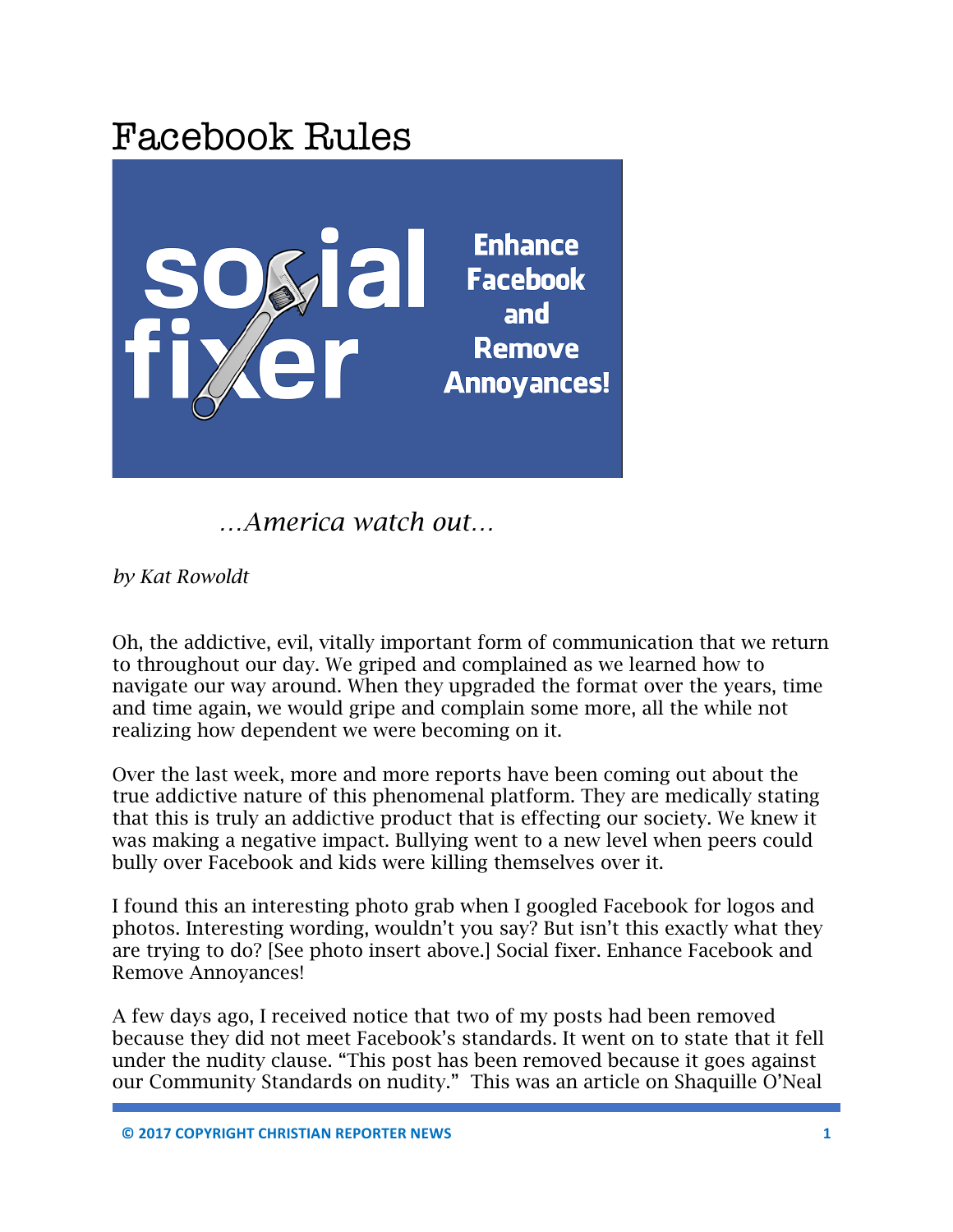talking about his support of Trump as President. I don't believe there was any nudity in the article, unless one of gross ads they insert into articles was guilty. But there is no recourse for you to dispute their claim. Both removals were the same article, interestingly. I only posted it once, but maybe someone shared it and that counted against me too.

I believe it really fell under the "annoyances" clause as they stated in the banner I used in the lead in. They were annoyed someone was talking supportive of Trump. They are liberal and do not like Trump. So, freedom of speech, censorship, are at war with one another on this site.

One of the other things that I have noticed happening a lot now, is the appearance of fun little "remember" challenges that are really security questions that hacker initially planted to gain and capture your information to steal your identity. Here's a perfect example:



Think about the questions that you are asked when setting up an account. They are questions that typically only you would know. Safe questions – to protect your account, your information, your security. See example to your left.

Yet, in a flash, without a thought, we will see something cute like the picture to the left and immediately pop the answer to the question asked below the photo. The hacker then simply clicks on your name and pulls up your profile and begins to build your data needed to open some credit card accounts, pull equity out on your home mortgage, etc. They've got a great answer to a security question. Many of the credit cards even allow you to write your own security questions. Isn't that convenient for the hacker.

Hackers planting these "cuties" have been widely reported recently on the news. Sadly, now we even have our friends copying this same format and adding to the problem.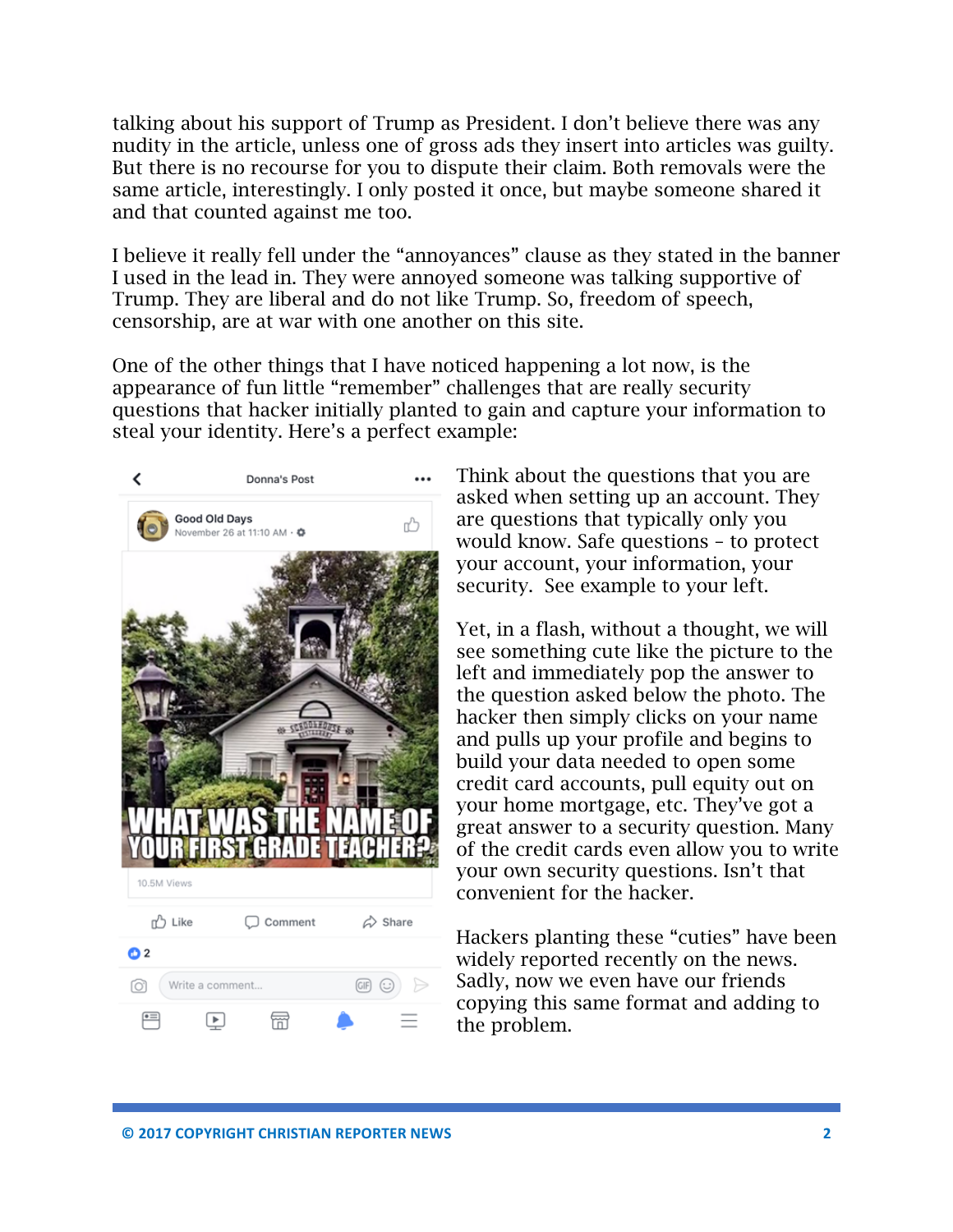

I did a little cropping to protect the poster of this "cutie," but you can see how this post that innocently was enjoying remembering the "good ole days," is facilitating hackers with information they need to hack accounts, steal identities, and open accounts without our knowledge.

When I posted a warning in the comments, I was attacked and told to get a life! Well, hopefully a few took my advice and kept their posting to themselves and not out there for the hackers.

One other popular thing that is shared over and over are the well-liked list of things which tell what your favorites are: movies, color, cars, vacation locations, etc. I hope this helps you begin to look at these "fun" shared posts with an updated set of eyes. Your friends aren't the only ones who see your correct answers.

This isn't the safe world that we once grew up in. Many of us grew up in a day when fences did not divide up the play areas in our backyards. Kids and pets were returned to their proper parent/owner by the neighbors. Kids could walk to stores and get what they needed and simply sign the tab that the store kept for the family. Now those were the good ole days. How I miss that world.

While legitimate concerns for safety exist on Facebook usage, it is also the place for countless blessings. How we love the grandkids' pictures, news from friends and family near and far, a place to ask for referrals, a quick news update on weather, warnings, and power outages, plus those awesome cat photos and so much more.

Let's enjoy Facebook for all the good things it does offer us, but remember that there are things we need to guard and protect for our own safety. Look at Facebook with eyes for safety first. If you see me, or one of your family or friends post something that could be harmful, private message them and warn them of the danger. Let's have one another's back on Facebook.

*Until next time...* 

**© 2017 COPYRIGHT CHRISTIAN REPORTER NEWS 3**